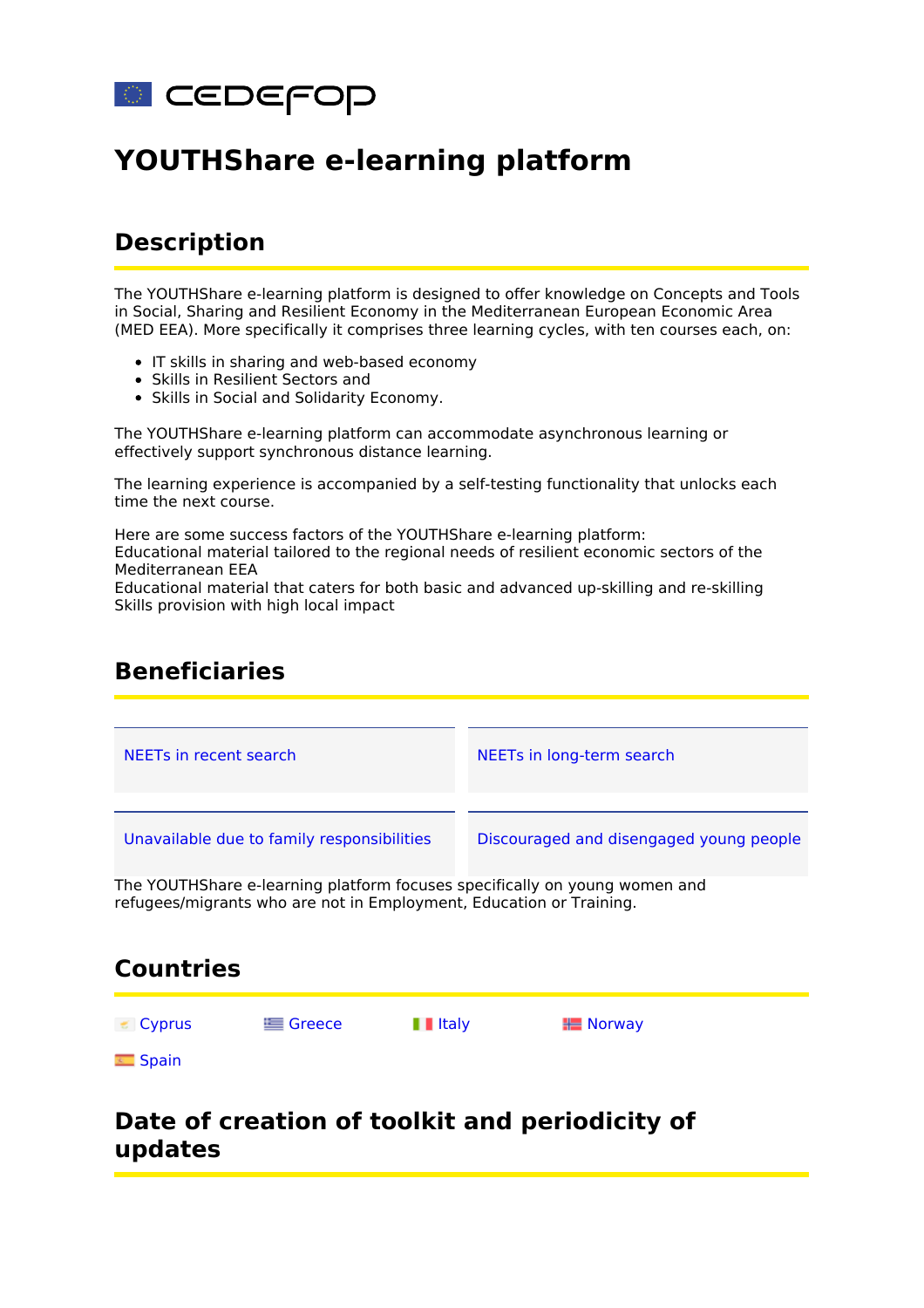The implementation of the practice began in October 2020 and will end in July 2021.

#### **Purpose of the toolkit**

The main objectives of the YOUTHShare e-learning platform are to:

- Offer an understanding of the different employability paths in relation to circular and social economy;
- Offer basic soft skills which are important to navigate through the contemporary landscape of labour;
- Offer basic entrepreneurial skills; and

Support the social integration of young NEETs.

#### **Description of each of the tools**

Each of the following three courses includes a Trainers' Handbook in English and a Trainee's Handbook in English, Greek, Italian and Spanish. Each course includes 10 sessions separated into 3 modules. Each session is accompanied by a PowerPoint presentation and a self-testing operation embedded in the e-learning platform that unlocks the next session.

Course 1: IT skills in sharing and web-based economy

The course offers knowledge on the basic concepts of the sharing economy, innovation and entrepreneurship, the primary production of textual and audiovisual content, and functions of the web-based economy.

Course 2: Skills in Resilient Sectors

The course offers knowledge on agritourism and relevant services through agri-food production and related stages of the value chain such as composting, waste management, water management, etc.

Course 3: Skills in Social and Solidarity Economy

The course offers knowledge on the fundamentals of the Social Solidarity Economy (SSE), the international cooperative principles and values, the nature of cooperative labour, and the SSE legislative and regulatory framework.

#### **Source of information of the different tools**

The YOUTHShare e-learning platform was developed by researchers, academics and experts participating in the project A Place for Youth in Mediterranean EEA: Resilient and Sharing Economies for NEETs [\(YOUTHShare\).](http://www.eeagrants.org/) The YOUTHShare project is funded by Iceland, Liechtenstein, and Norway through the EEA and Norway Grants Fund for Youth Employment.

Greece (University of the Aegean, Network of Employment and Social Care)

Cyprus (Neapolis University Pafos and CARDET)

Spain (UCAM Catholic University of Murcia)

Italy (Sistema Turismo)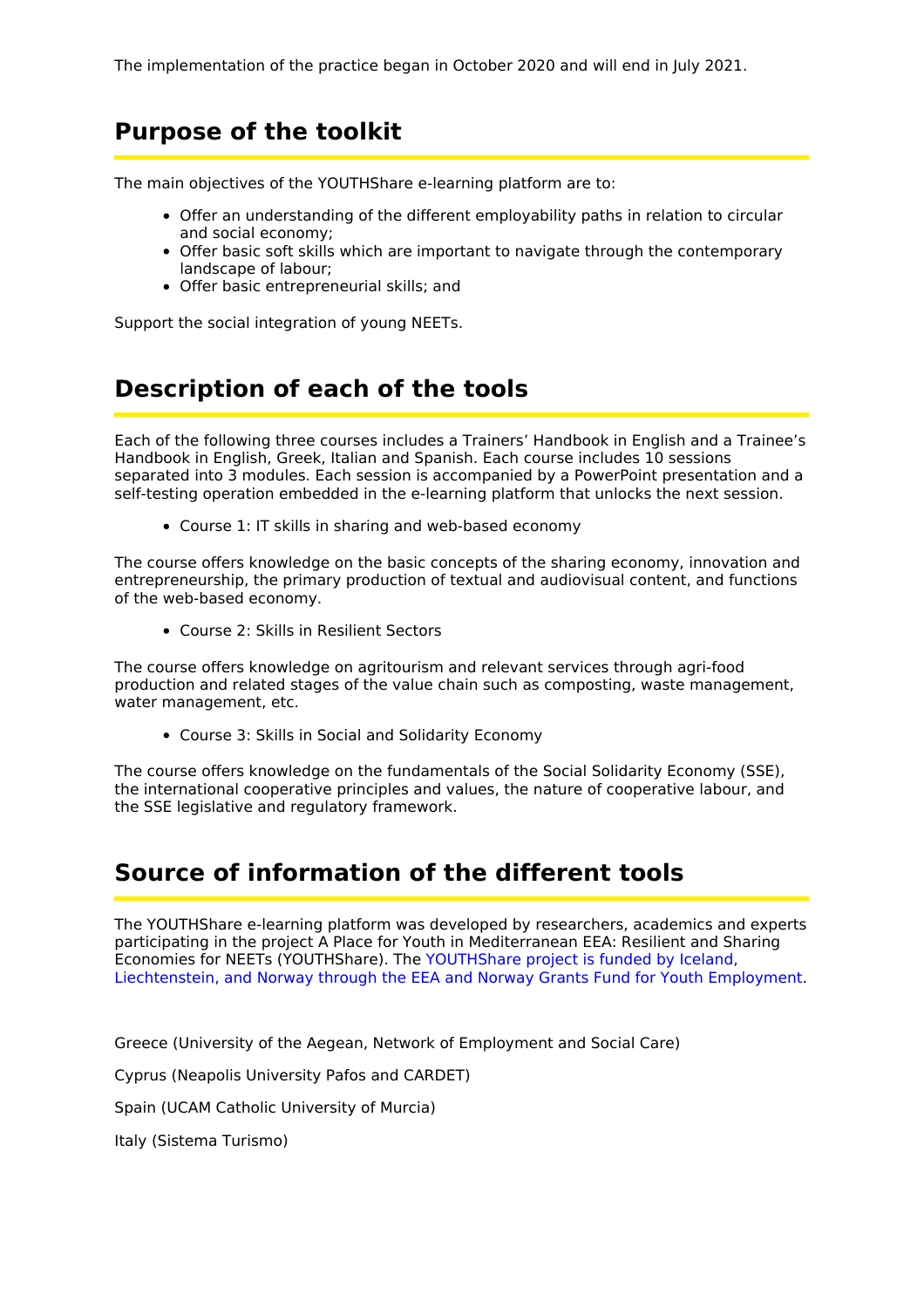### **Related intervention approaches**



**Lifelong guidance: [supporting](https://www.cedefop.europa.eu/en/tools/neets/intervention-approaches/lifelong-guidance-supporting-neets-manage-their-careers) NEETs to manage their careers**



**Skills [development](https://www.cedefop.europa.eu/en/tools/neets/intervention-approaches/skills-development)**



**Easing [transitions](https://www.cedefop.europa.eu/en/tools/neets/intervention-approaches/easing-transitions-work) into work**

## **Related risk factors**